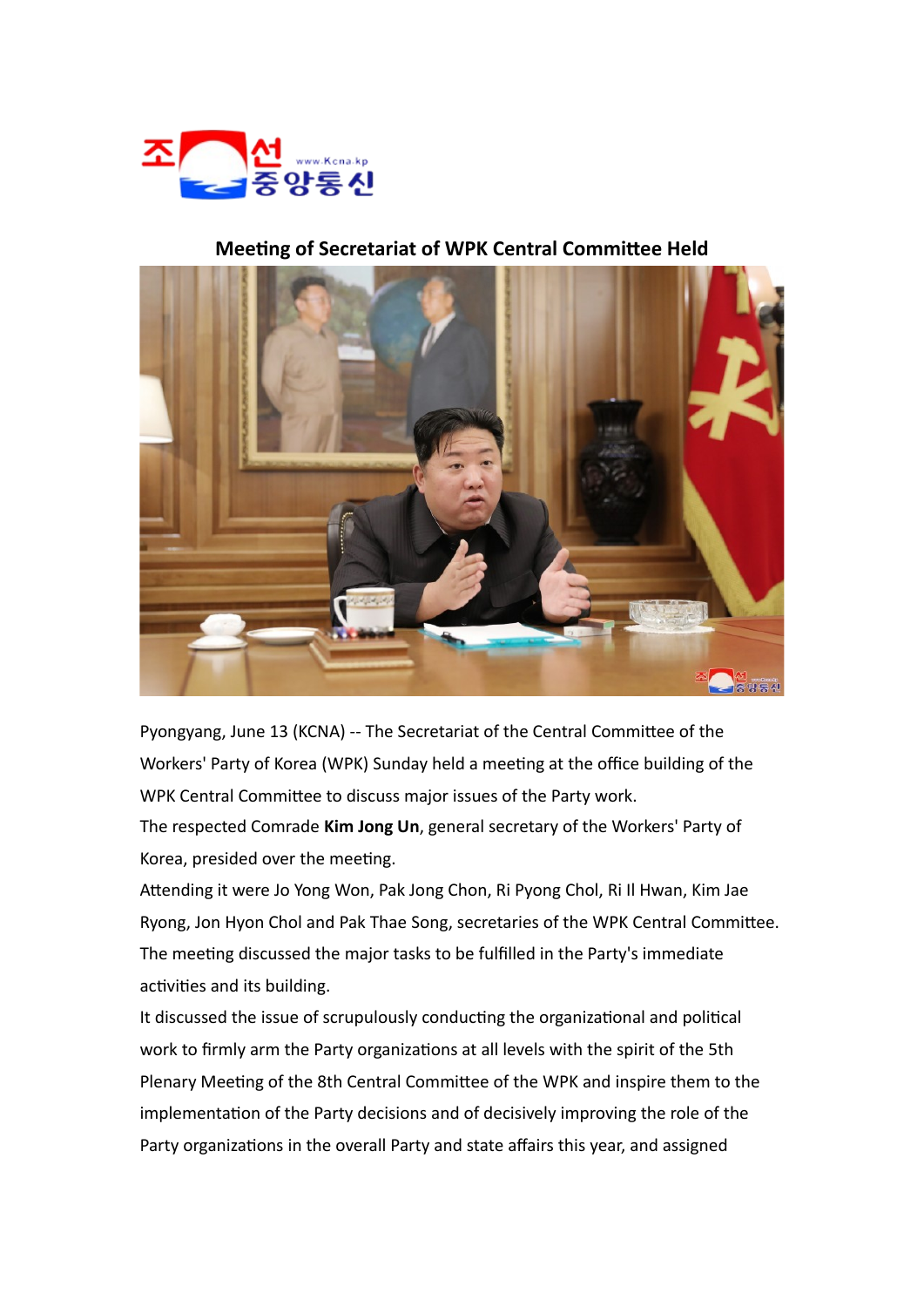relevant revolutionary tasks.

The Secretariat of the WPK Central Committee discussed importantly the issue of establishing the traits of firmly preserving discipline within the Party and waging a more intensive struggle against unsound and non-revolutionary acts including the abuse of power and bureaucratism revealed among some Party officials. Clarifying the immediate work and prospective tasks for taking organizational and institutional measures and establishing the efficient work system to further strengthen the Party Central Inspection Commission and intensify the discipline supervision system among the local Party organizations at different levels, including the basic ones, and for putting the norms of supervision, discipline examination and penalty on a more detailed basis, the respected General Secretary called for expanding and strengthening the authority and function of discipline inspection departments for aiding the work of the Inspection Commission, enforcing the strict supervision work system, discipline examination order and stern penalty system in keeping with the legitimate demand of the essence and strengthening of the Party's line of building discipline, and thus thoroughly guaranteeing the realization of the monolithic leadership of the Party Central Committee and the broad political activities of the Party through the strong discipline system.

Saying that it is necessary to prioritize the work for encouraging and raising the high political principle, fighting spirit, revolutionary style and communist moral traits within the organizations of the whole Party to thoroughly carry forward the nature, mission and duty of the revolutionary party and develop the fighting efficiency of the socialist ruling party, he stressed that, to this end, it is essential to push ahead with as an indispensable priority task the work to strictly establish the strong habit of observing the rules and discipline of the Party and the supervision work system and rectification system over the execution of the Party's line and policies and embodiment of sound working style and moral life.

Clarified at the meeting was the important and strategic party-building idea of the General Secretary on regarding the building of the Party's discipline as its prior important task and major line in the party building and activities, more firmly consolidating the Party's foundation, improving the revolutionary and militant efficiency in the Party's political activities and enhancing, improving and strengthening the Party's role and trait.